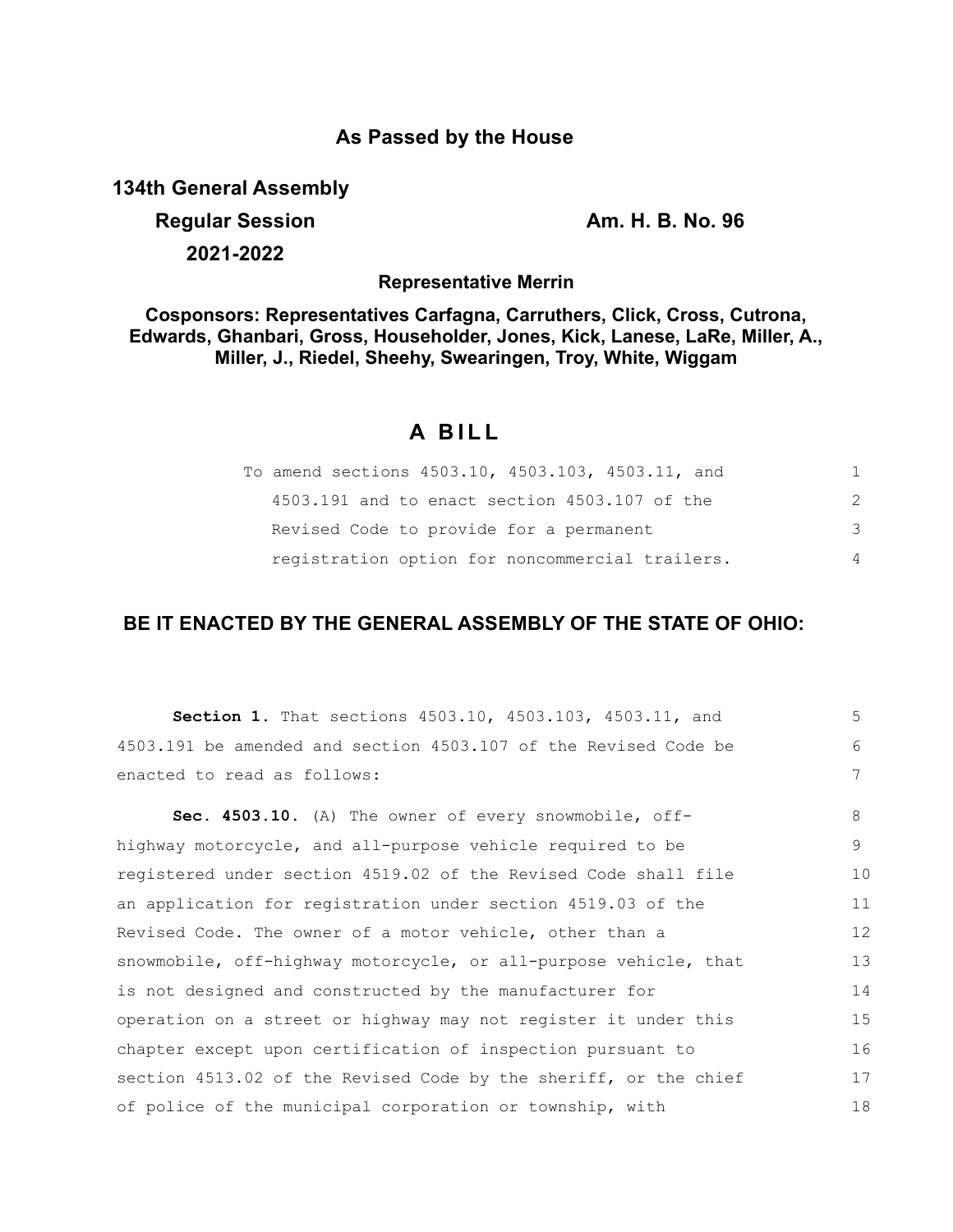#### **Am. H. B. No. 96 Page 2** Page 2 Page 2 Page 2 Page 2 **As Passed by the House**

jurisdiction over the political subdivision in which the owner of the motor vehicle resides. Except as provided in sectionsections 4503.103 and 4503.107 of the Revised Code, every owner of every other motor vehicle not previously described in this section and every person mentioned as owner in the last certificate of title of a motor vehicle that is operated or driven upon the public roads or highways shall cause to be filed each year, by mail or otherwise, in the office of the registrar of motor vehicles or a deputy registrar, a written or electronic application or a preprinted registration renewal notice issued under section 4503.102 of the Revised Code, the form of which shall be prescribed by the registrar, for registration for the following registration year, which shall begin on the first day of January of every calendar year and end on the thirty-first day of December in the same year. Applications for registration and registration renewal notices shall be filed at the times established by the registrar pursuant to section 4503.101 of the Revised Code. A motor vehicle owner also may elect to apply for or renew a motor vehicle registration by electronic means using electronic signature in accordance with rules adopted by the registrar. Except as provided in division (J) of this section, applications for registration shall be made on blanks furnished by the registrar for that purpose, containing the following information: 19 20 21 22 23 24 25 26 27 28 29 30 31 32 33 34 35 36 37 38 39 40 41 42

(1) A brief description of the motor vehicle to be registered, including the year, make, model, and vehicle identification number, and, in the case of commercial cars, the gross weight of the vehicle fully equipped computed in the manner prescribed in section 4503.08 of the Revised Code; 43 44 45 46 47

(2) The name and residence address of the owner, and the township and municipal corporation in which the owner resides; 48 49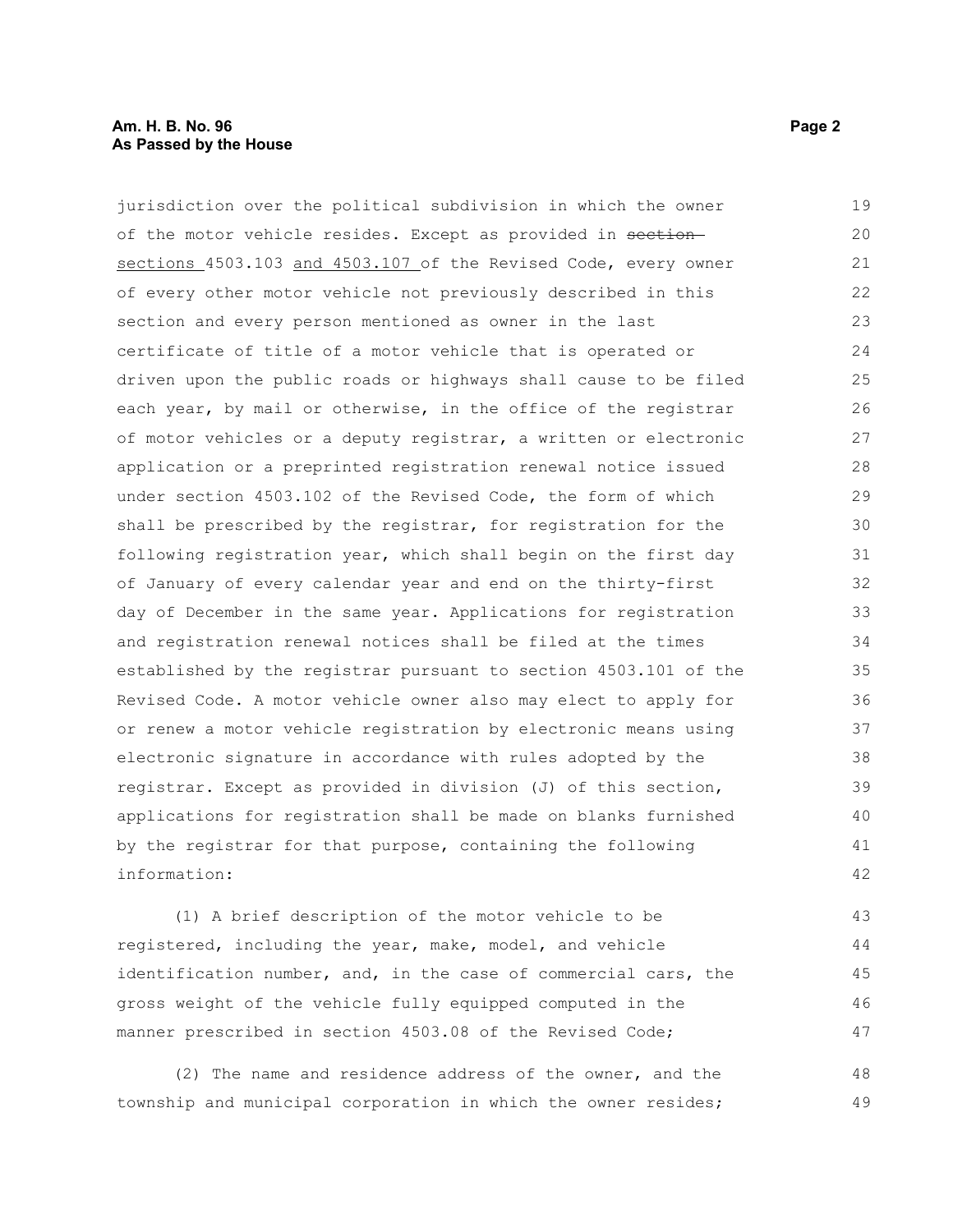| (3) The district of registration, which shall be                 | 50 |
|------------------------------------------------------------------|----|
| determined as follows:                                           |    |
| (a) In case the motor vehicle to be registered is used for       | 52 |
| hire or principally in connection with any established business  | 53 |
| or branch business, conducted at a particular place, the         | 54 |
| district of registration is the municipal corporation in which   | 55 |
| that place is located or, if not located in any municipal        | 56 |
| corporation, the county and township in which that place is      |    |
| located.                                                         |    |
| (b) In case the vehicle is not so used, the district of          | 59 |
| registration is the municipal corporation or county in which the | 60 |
| owner resides at the time of making the application.             | 61 |
| (4) Whether the motor vehicle is a new or used motor             | 62 |
| vehicle;                                                         |    |
| (5) The date of purchase of the motor vehicle;                   | 64 |
| (6) Whether the fees required to be paid for the                 | 65 |
| registration or transfer of the motor vehicle, during the        | 66 |
| preceding registration year and during the preceding period of   | 67 |
| the current registration year, have been paid. Each application  | 68 |
| for registration shall be signed by the owner, either manually   | 69 |
| or by electronic signature, or pursuant to obtaining a limited   | 70 |
| power of attorney authorized by the registrar for registration,  | 71 |
| or other document authorizing such signature. If the owner       | 72 |
| elects to apply for or renew the motor vehicle registration with | 73 |
| the registrar by electronic means, the owner's manual signature  | 74 |
| is not required.                                                 | 75 |
| (7) The owner's social security number, driver's license         | 76 |
| number, or state identification number, or, where a motor        | 77 |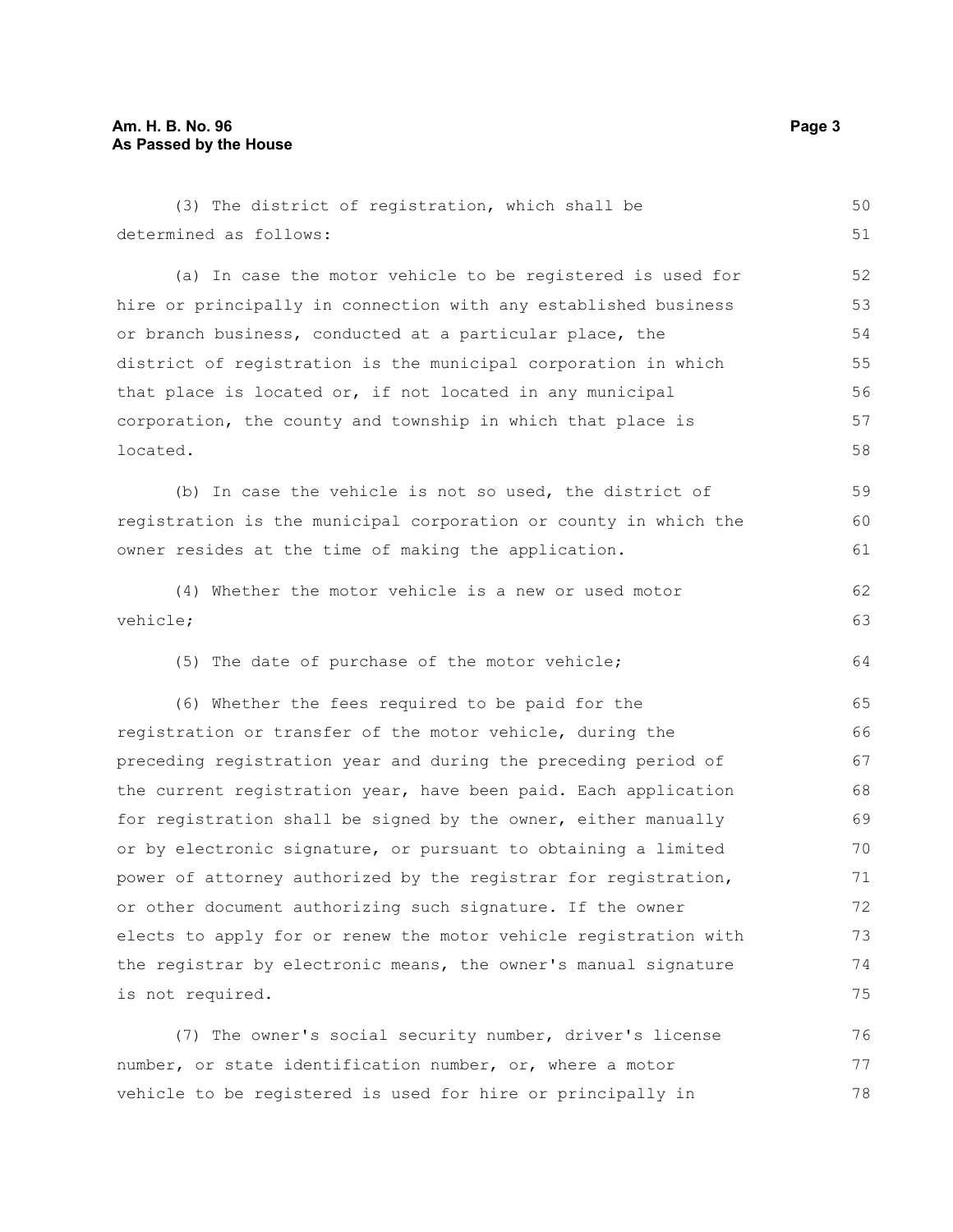connection with any established business, the owner's federal taxpayer identification number. The bureau of motor vehicles shall retain in its records all social security numbers provided under this section, but the bureau shall not place social security numbers on motor vehicle certificates of registration. 79 80 81 82 83

(B)(1) When an applicant first registers a motor vehicle in the applicant's name, the applicant shall provide proof of ownership of that motor vehicle. Proof of ownership may include any of the following: 84 85 86 87

(a) The applicant may present for inspection a physical certificate of title or memorandum certificate showing title to the motor vehicle to be registered in the name of the applicant.

(b) The applicant may present for inspection an electronic certificate of title for the applicant's motor vehicle in a manner prescribed by rules adopted by the registrar.

(c) The registrar or deputy registrar may electronically confirm the applicant's ownership of the motor vehicle. 94 95

An applicant is not required to present a certificate of title to an electronic motor vehicle dealer acting as a limited authority deputy registrar in accordance with rules adopted by the registrar.

(2) When a motor vehicle inspection and maintenance program is in effect under section 3704.14 of the Revised Code and rules adopted under it, each application for registration for a vehicle required to be inspected under that section and those rules shall be accompanied by an inspection certificate for the motor vehicle issued in accordance with that section. 100 101 102 103 104 105

(3) An application for registration shall be refused if any of the following applies: 106 107

88 89 90

91 92 93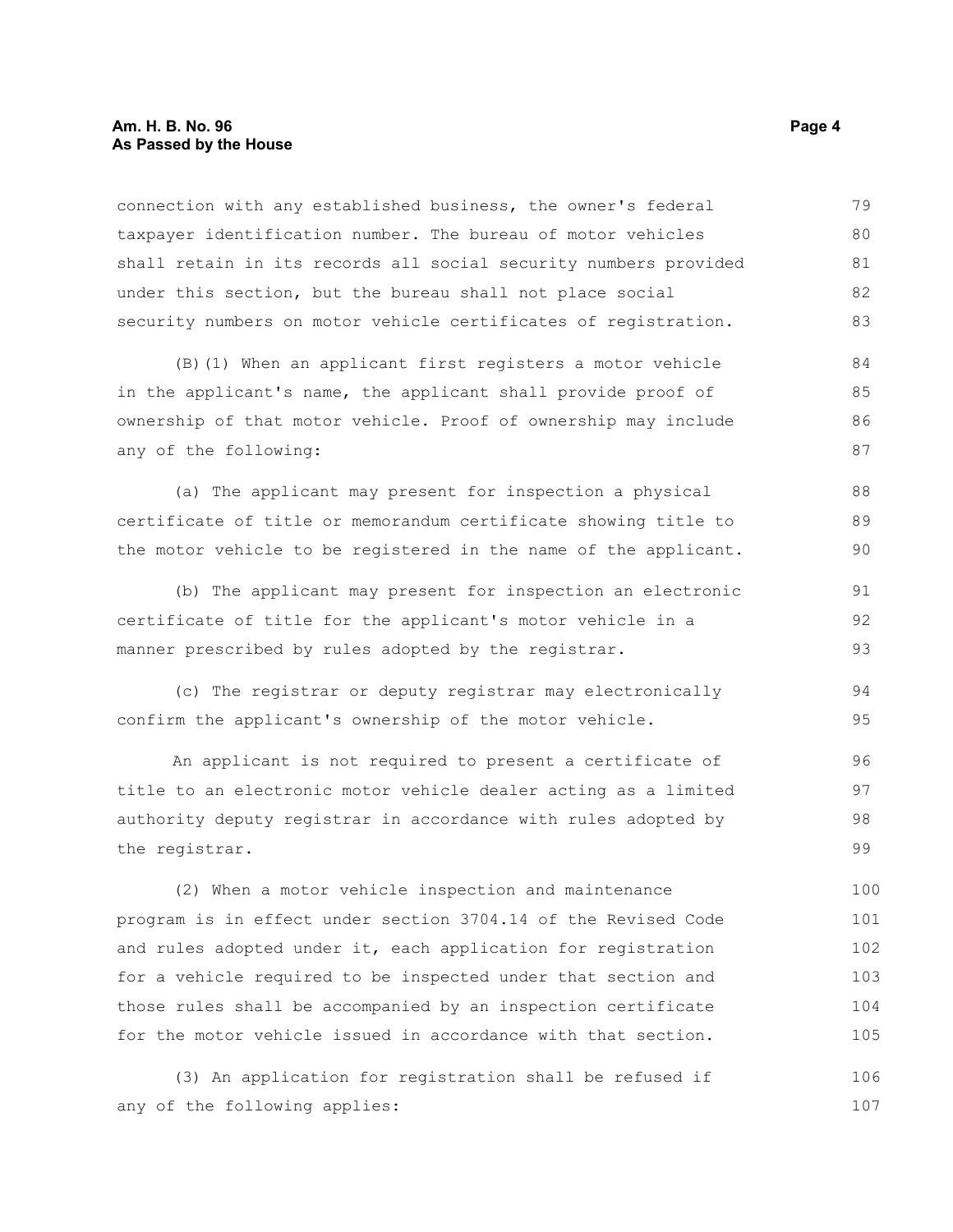(b) The application is prohibited from being accepted by division (D) of section 2935.27, division (A) of section 2937.221, division (A) of section 4503.13, division (B) of section 4510.22, or division (B)(1) of section 4521.10 of the Revised Code. 109 110 111 112 113

(a) The application is not in proper form.

(c) Proof of ownership is required but is not presented or confirmed in accordance with division (B)(1) of this section. 114 115

(d) All registration and transfer fees for the motor vehicle, for the preceding year or the preceding period of the current registration year, have not been paid. 116 117 118

(e) The owner or lessee does not have an inspection certificate for the motor vehicle as provided in section 3704.14 of the Revised Code, and rules adopted under it, if that section is applicable. 119 120 121 122

(4) This section does not require the payment of license or registration taxes on a motor vehicle for any preceding year, or for any preceding period of a year, if the motor vehicle was not taxable for that preceding year or period under sections 4503.02, 4503.04, 4503.11, 4503.12, and 4503.16 or Chapter 4504. of the Revised Code. 123 124 125 126 127 128

(5) When a certificate of registration is issued upon the first registration of a motor vehicle by or on behalf of the owner, the official issuing the certificate shall indicate the issuance with a stamp on the certificate of title or memorandum certificate or, in the case of an electronic certificate of title or electronic verification of ownership, an electronic stamp or other notation as specified in rules adopted by the registrar, and with a stamp on the inspection certificate for 129 130 131 132 133 134 135 136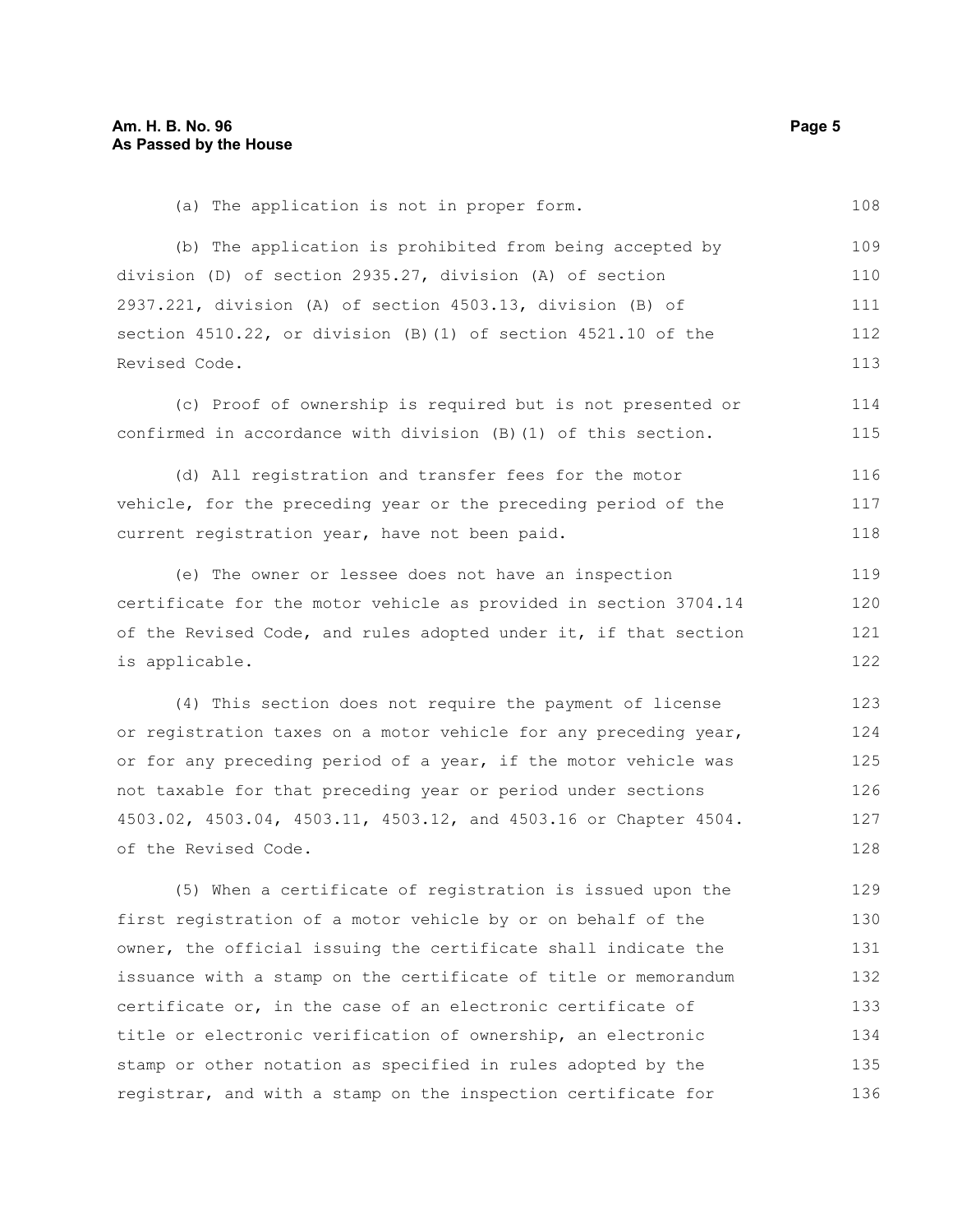the motor vehicle, if any.

(6) The official also shall indicate, by a stamp or by other means the registrar prescribes, on the registration certificate issued upon the first registration of a motor vehicle by or on behalf of the owner the odometer reading of the motor vehicle as shown in the odometer statement included in or attached to the certificate of title. Upon each subsequent registration of the motor vehicle by or on behalf of the same owner, the official also shall so indicate the odometer reading of the motor vehicle as shown on the immediately preceding certificate of registration. 138 139 140 141 142 143 144 145 146 147

(7) The registrar shall include in the permanent registration record of any vehicle required to be inspected under section 3704.14 of the Revised Code the inspection certificate number from the inspection certificate that is presented at the time of registration of the vehicle as required under this division. 148 149 150 151 152 153

(C)(1) Except as otherwise provided in division (C)(1) of this section, the registrar and each deputy registrar shall collect an additional fee of eleven dollars for each application for registration and registration renewal received. For vehicles specified in divisions (A)(1) to (21) of section 4503.042 of the Revised Code, the registrar and deputy registrar shall collect an additional fee of thirty dollars for each application for registration and registration renewal received. No additional fee shall be charged for vehicles registered under section 4503.65 of the Revised Code. The additional fee is for the purpose of defraying the department of public safety's costs associated with the administration and enforcement of the motor vehicle and traffic laws of Ohio. Each deputy registrar shall 154 155 156 157 158 159 160 161 162 163 164 165 166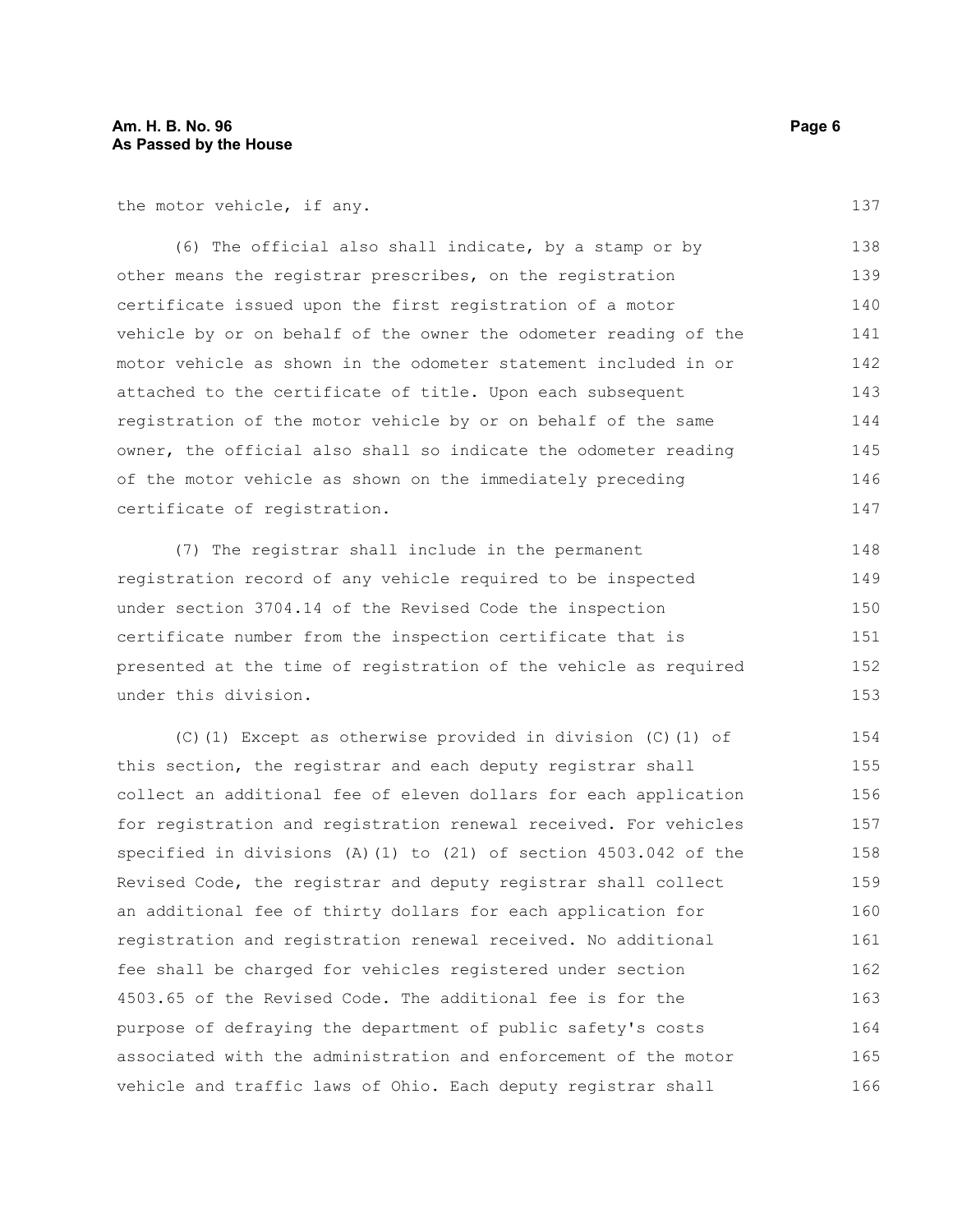#### **Am. H. B. No. 96 Page 7** Page 7 Page 7 Page 7 Page 7 **As Passed by the House**

transmit the fees collected under divisions  $(C)$   $(1)$ ,  $(3)$ , and  $(4)$ of this section in the time and manner provided in this section. The registrar shall deposit all moneys received under division (C)(1) of this section into the public safety - highway purposes fund established in section 4501.06 of the Revised Code. 167 168 169 170 171

(2) In addition, a charge of twenty-five cents shall be made for each reflectorized safety license plate issued, and a single charge of twenty-five cents shall be made for each county identification sticker or each set of county identification stickers issued, as the case may be, to cover the cost of producing the license plates and stickers, including material, manufacturing, and administrative costs. Those fees shall be in addition to the license tax. If the total cost of producing the plates is less than twenty-five cents per plate, or if the total cost of producing the stickers is less than twenty-five cents per sticker or per set issued, any excess moneys accruing from the fees shall be distributed in the same manner as provided by section 4501.04 of the Revised Code for the distribution of license tax moneys. If the total cost of producing the plates exceeds twenty-five cents per plate, or if the total cost of producing the stickers exceeds twenty-five cents per sticker or per set issued, the difference shall be paid from the license tax moneys collected pursuant to section 4503.02 of the Revised Code. 172 173 174 175 176 177 178 179 180 181 182 183 184 185 186 187 188 189 190

(3) The registrar and each deputy registrar shall collect an additional fee of two hundred dollars for each application for registration or registration renewal received for any plugin hybrid electric motor vehicle or battery electric motor vehicle. The fee shall be prorated based on the number of months for which the plug-in hybrid electric motor vehicle or battery electric motor vehicle is registered. The registrar shall 191 192 193 194 195 196 197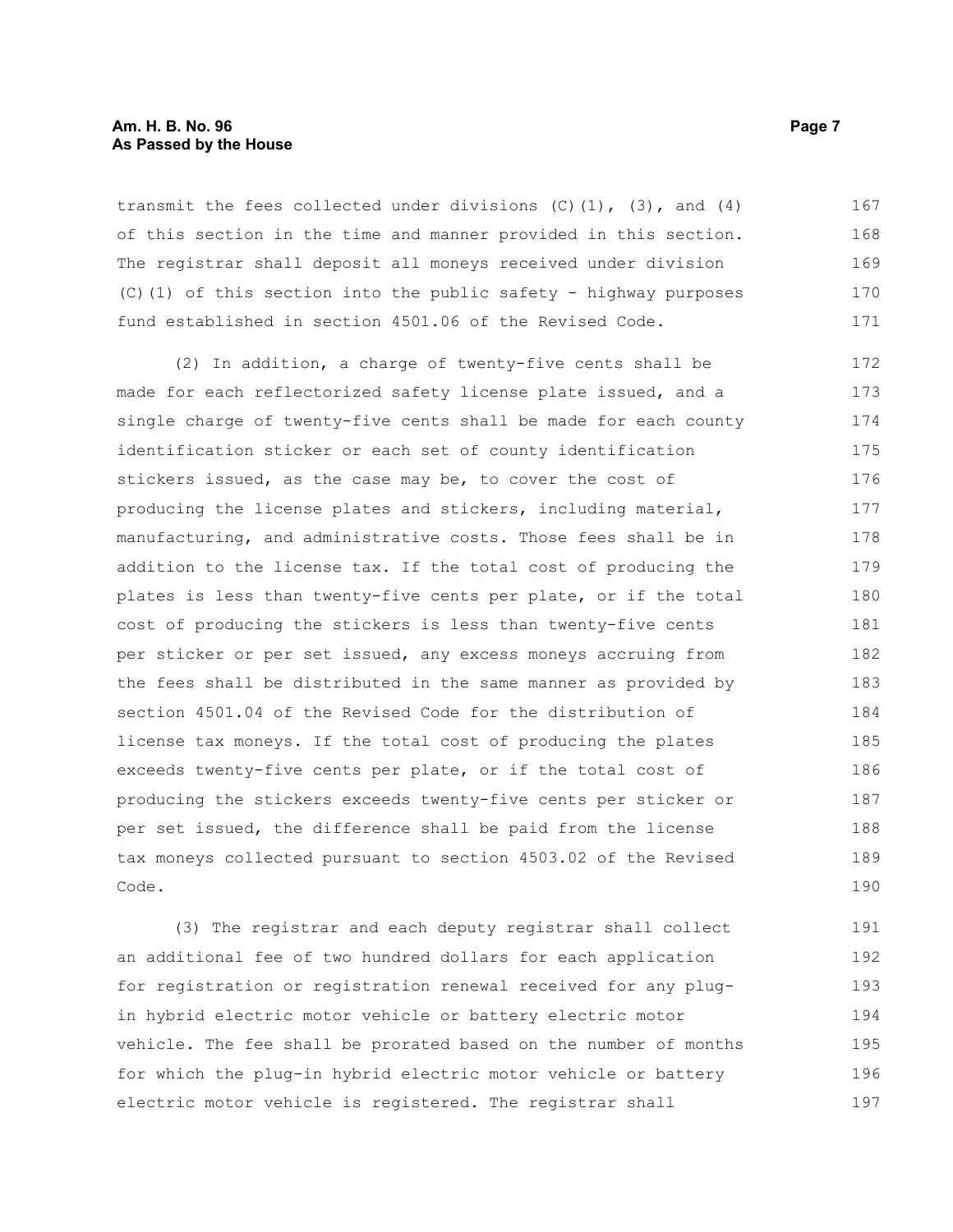#### **Am. H. B. No. 96 Page 8 As Passed by the House**

transmit all money arising from the fee imposed by division (C) (3) of this section to the treasurer of state for distribution in accordance with division (E) of section 5735.051 of the Revised Code, subject to division (D) of section 5735.05 of the Revised Code. 198 199 200 201 202

(4) The registrar and each deputy registrar shall collect an additional fee of one hundred dollars for each application for registration or registration renewal received for any hybrid motor vehicle. The fee shall be prorated based on the number of months for which the hybrid motor vehicle is registered. The registrar shall transmit all money arising from the fee imposed by division (C)(4) of this section to the treasurer of state for distribution in accordance with division (E) of section 5735.051 of the Revised Code, subject to division (D) of section 5735.05 of the Revised Code. 203 204 205 206 207 208 209 210 211 212

(D) Each deputy registrar shall be allowed a fee equal to the amount established under section 4503.038 of the Revised Code for each application for registration and registration renewal notice the deputy registrar receives, which shall be for the purpose of compensating the deputy registrar for the deputy registrar's services, and such office and rental expenses, as may be necessary for the proper discharge of the deputy registrar's duties in the receiving of applications and renewal notices and the issuing of registrations.

(E) Upon the certification of the registrar, the county sheriff or local police officials shall recover license plates erroneously or fraudulently issued.

(F) Each deputy registrar, upon receipt of any application for registration or registration renewal notice, together with the license fee and any local motor vehicle license tax levied 225 226 227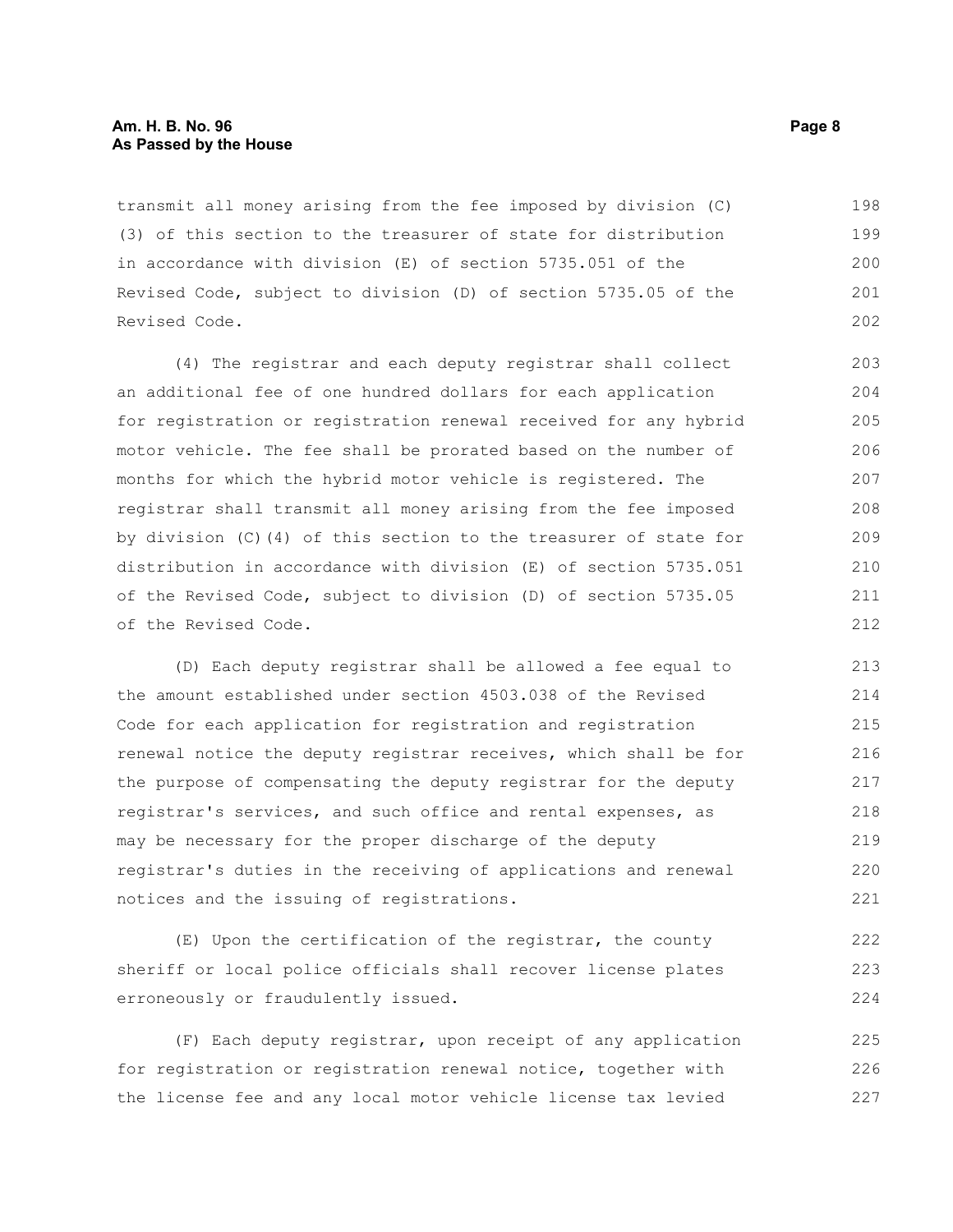#### **Am. H. B. No. 96 Page 9 As Passed by the House**

pursuant to Chapter 4504. of the Revised Code, shall transmit that fee and tax, if any, in the manner provided in this section, together with the original and duplicate copy of the application, to the registrar. The registrar, subject to the approval of the director of public safety, may deposit the funds collected by those deputies in a local bank or depository to the credit of the "state of Ohio, bureau of motor vehicles." Where a local bank or depository has been designated by the registrar, each deputy registrar shall deposit all moneys collected by the deputy registrar into that bank or depository not more than one business day after their collection and shall make reports to the registrar of the amounts so deposited, together with any other information, some of which may be prescribed by the treasurer of state, as the registrar may require and as prescribed by the registrar by rule. The registrar, within three days after receipt of notification of the deposit of funds by a deputy registrar in a local bank or depository, shall draw on that account in favor of the treasurer of state. The registrar, subject to the approval of the director and the treasurer of state, may make reasonable rules necessary for the prompt transmittal of fees and for safeguarding the interests of the state and of counties, townships, municipal corporations, and transportation improvement districts levying local motor vehicle license taxes. The registrar may pay service charges usually collected by banks and depositories for such service. If deputy registrars are located in communities where banking facilities are not available, they shall transmit the fees forthwith, by money order or otherwise, as the registrar, by rule approved by the director and the treasurer of state, may prescribe. The registrar may pay the usual and customary fees for such service. 228 229 230 231 232 233 234 235 236 237 238 239 240 241 242 243 244 245 246 247 248 249 250 251 252 253 254 255 256 257

(G) This section does not prevent any person from making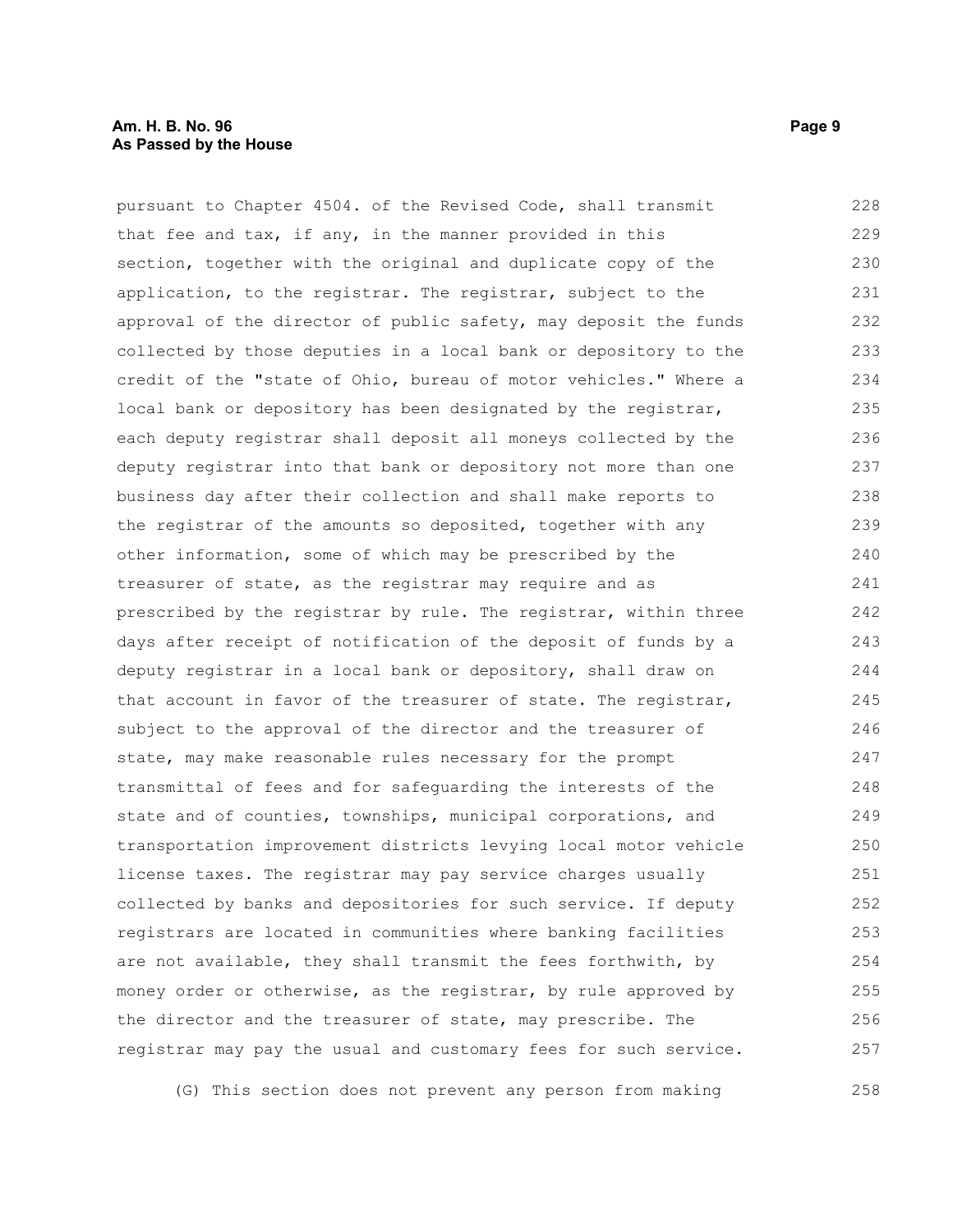#### **Am. H. B. No. 96 Page 10 As Passed by the House**

an application for a motor vehicle license directly to the registrar by mail, by electronic means, or in person at any of the registrar's offices, upon payment of a service fee equal to the amount established under section 4503.038 of the Revised Code for each application. 259 260 261 262 263

(H) No person shall make a false statement as to the district of registration in an application required by division (A) of this section. Violation of this division is falsification under section 2921.13 of the Revised Code and punishable as specified in that section.

(I)(1) Where applicable, the requirements of division (B) of this section relating to the presentation of an inspection certificate issued under section 3704.14 of the Revised Code and rules adopted under it for a motor vehicle, the refusal of a license for failure to present an inspection certificate, and the stamping of the inspection certificate by the official issuing the certificate of registration apply to the registration of and issuance of license plates for a motor vehicle under sections 4503.102, 4503.12, 4503.14, 4503.15, 4503.16, 4503.171, 4503.172, 4503.19, 4503.40, 4503.41, 4503.42, 4503.43, 4503.44, 4503.46, 4503.47, and 4503.51 of the Revised Code. 269 270 271 272 273 274 275 276 277 278 279 280

(2)(a) The registrar shall adopt rules ensuring that each owner registering a motor vehicle in a county where a motor vehicle inspection and maintenance program is in effect under section 3704.14 of the Revised Code and rules adopted under it receives information about the requirements established in that section and those rules and about the need in those counties to present an inspection certificate with an application for registration or preregistration. 281 282 283 284 285 286 287 288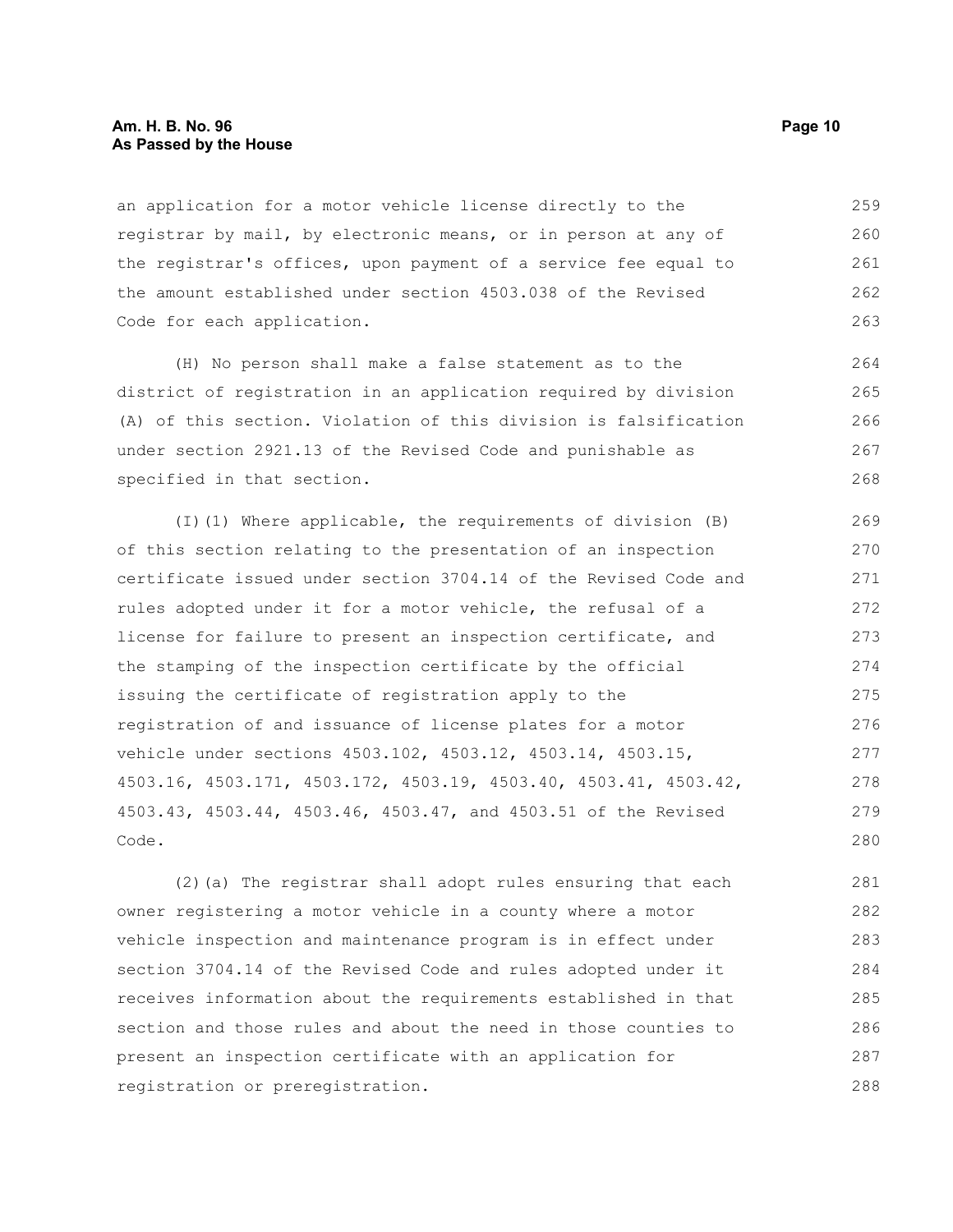#### **Am. H. B. No. 96 Page 11 As Passed by the House**

(b) Upon request, the registrar shall provide the director of environmental protection, or any person that has been awarded a contract under section 3704.14 of the Revised Code, an on-line computer data link to registration information for all passenger cars, noncommercial motor vehicles, and commercial cars that are subject to that section. The registrar also shall provide to the director of environmental protection a magnetic data tape containing registration information regarding passenger cars, noncommercial motor vehicles, and commercial cars for which a multi-year registration is in effect under section 4503.103 of the Revised Code or rules adopted under it, including, without limitation, the date of issuance of the multi-year registration, the registration deadline established under rules adopted under section 4503.101 of the Revised Code that was applicable in the year in which the multi-year registration was issued, and the registration deadline for renewal of the multi-year registration. 289 290 291 292 293 294 295 296 297 298 299 300 301 302 303 304 305

(J) Subject to division (K) of this section, application for registration under the international registration plan, as set forth in sections 4503.60 to 4503.66 of the Revised Code, shall be made to the registrar on forms furnished by the registrar. In accordance with international registration plan guidelines and pursuant to rules adopted by the registrar, the forms shall include the following: 306 307 308 309 310 311 312

(1) A uniform mileage schedule;

(2) The gross vehicle weight of the vehicle or combined gross vehicle weight of the combination vehicle as declared by the registrant; 314 315 316

(3) Any other information the registrar requires by rule. 317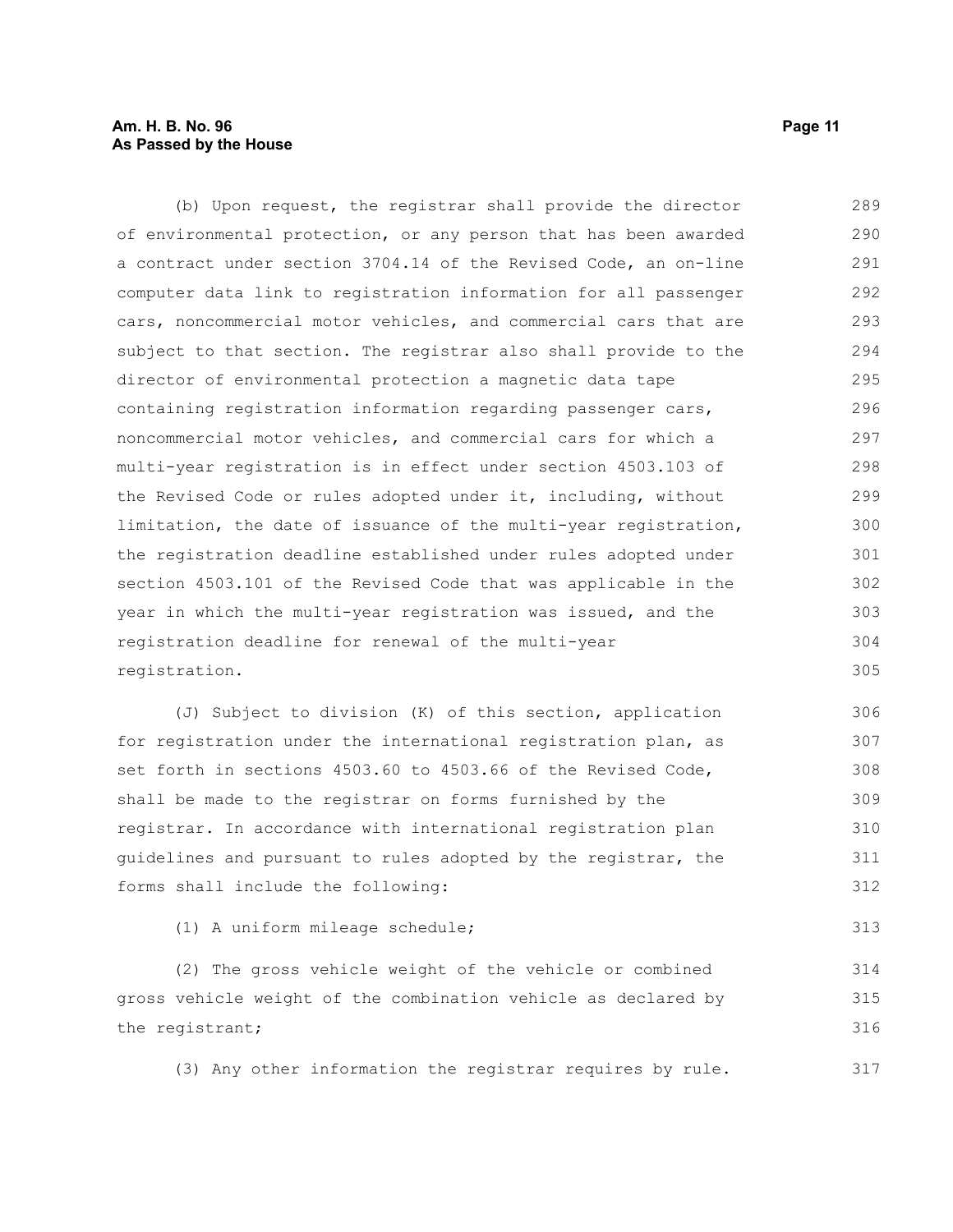#### **Am. H. B. No. 96 Page 12 As Passed by the House**

(K) The registrar shall determine the feasibility of implementing an electronic commercial fleet licensing and management program that will enable the owners of commercial tractors, commercial trailers, and commercial semitrailers to conduct electronic transactions by July 1, 2010, or sooner. If the registrar determines that implementing such a program is feasible, the registrar shall adopt new rules under this division or amend existing rules adopted under this division as necessary in order to respond to advances in technology. 318 319 320 321 322 323 324 325 326

If international registration plan guidelines and provisions allow member jurisdictions to permit applications for registrations under the international registration plan to be made via the internet, the rules the registrar adopts under this division shall permit such action. 327 328 329 330 331

**Sec. 4503.103.** (A)(1) The registrar of motor vehicles may adopt rules to permit any person or lessee, other than a person receiving an apportioned license plate under the international registration plan, who owns or leases one or more motor vehicles to file a written application for registration for no more than five succeeding registration years. The rules adopted by the registrar may designate the classes of motor vehicles that are eligible for such registration. At the time of application, all annual taxes and fees shall be paid for each year for which the person is registering.

(2)(a) The registrar shall adopt rules to permit any person or lessee who owns or leases a trailer or semitrailer that is subject to the tax rate prescribed in either division (C)(1) or, beginning January 1, 2022, (C)(2) of section 4503.042 of the Revised Code to file a written application for registration for any number of succeeding registration years, 342 343 344 345 346 347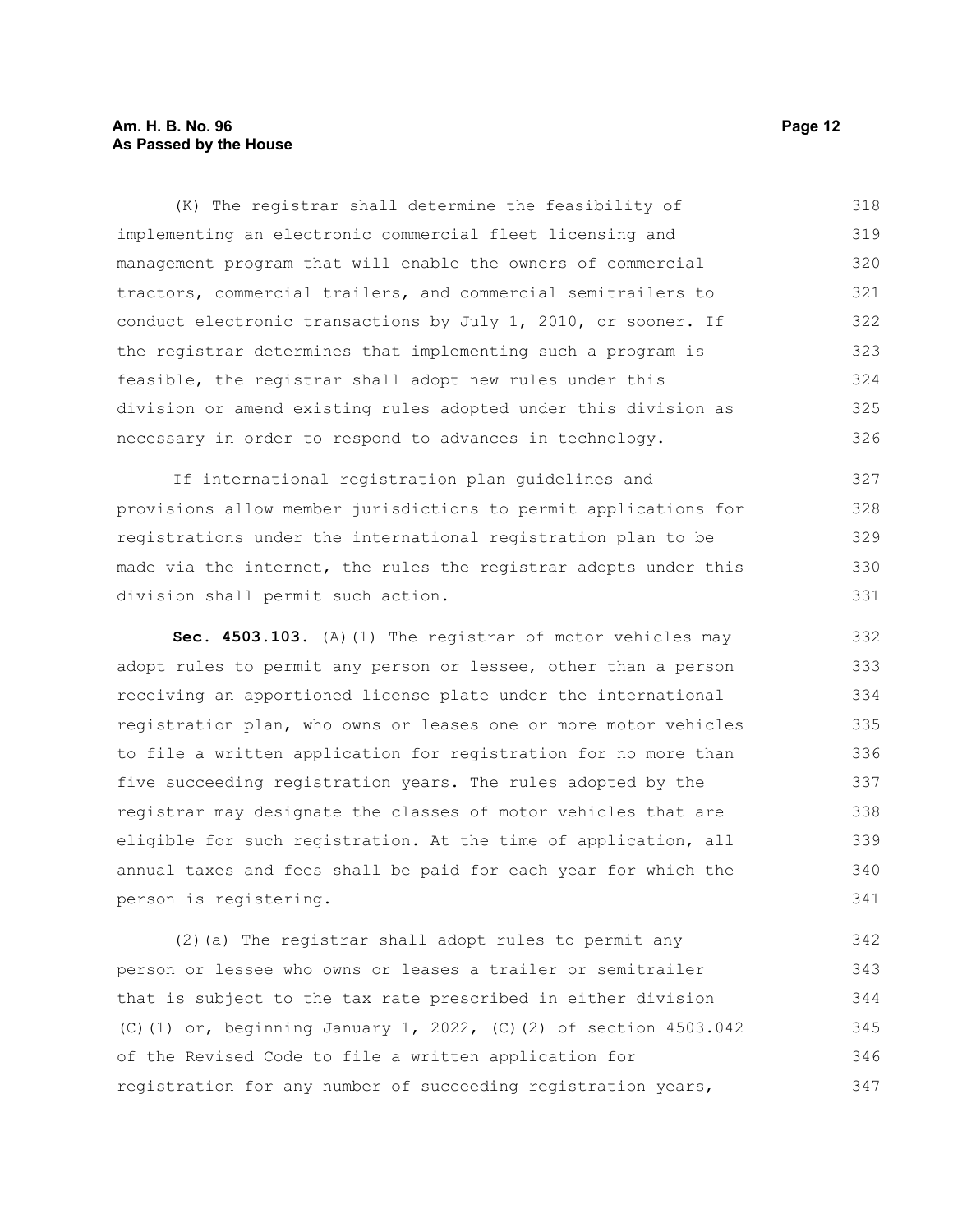including a permanent registration, for such trailers or semitrailers. At the time of application, the applicant shall pay all of the following: (i) As applicable, either the annual tax prescribed in division (C)(1) of section 4503.042 of the Revised Code for each year for which the applicant is registering or the annual tax prescribed in division (C)(2) of section 4503.042 of the Revised Code, unless the applicant previously paid the tax specified in division (C)(2) of that section for the trailer or semitrailer being registered. However, an applicant paying the annual tax under division (C)(1) of section 4503.042 of the Revised Code shall not pay more than eight times the annual taxes due, regardless of the number of years for which the applicant is registering. 348 349 350 351 352 353 354 355 356 357 358 359 360 361 362

(ii) The additional fee established under division (C)(1) of section 4503.10 of the Revised Code for each year of registration, provided that not more than eight times the additional fee due shall be paid, regardless of the number of years for which the applicant is registering. 363 364 365 366 367

(iii) One single deputy registrar service fee in the amount specified in division (D) of section 4503.10 of the Revised Code or one single bureau of motor vehicles service fee in the amount specified in division (G) of that section, as applicable, regardless of the number of years for which the applicant is registering. 368 369 370 371 373

(b) In addition, each applicant registering a trailer or semitrailer under division (A)(2)(a) of this section shall pay any applicable local motor vehicle license tax levied under 374 375 376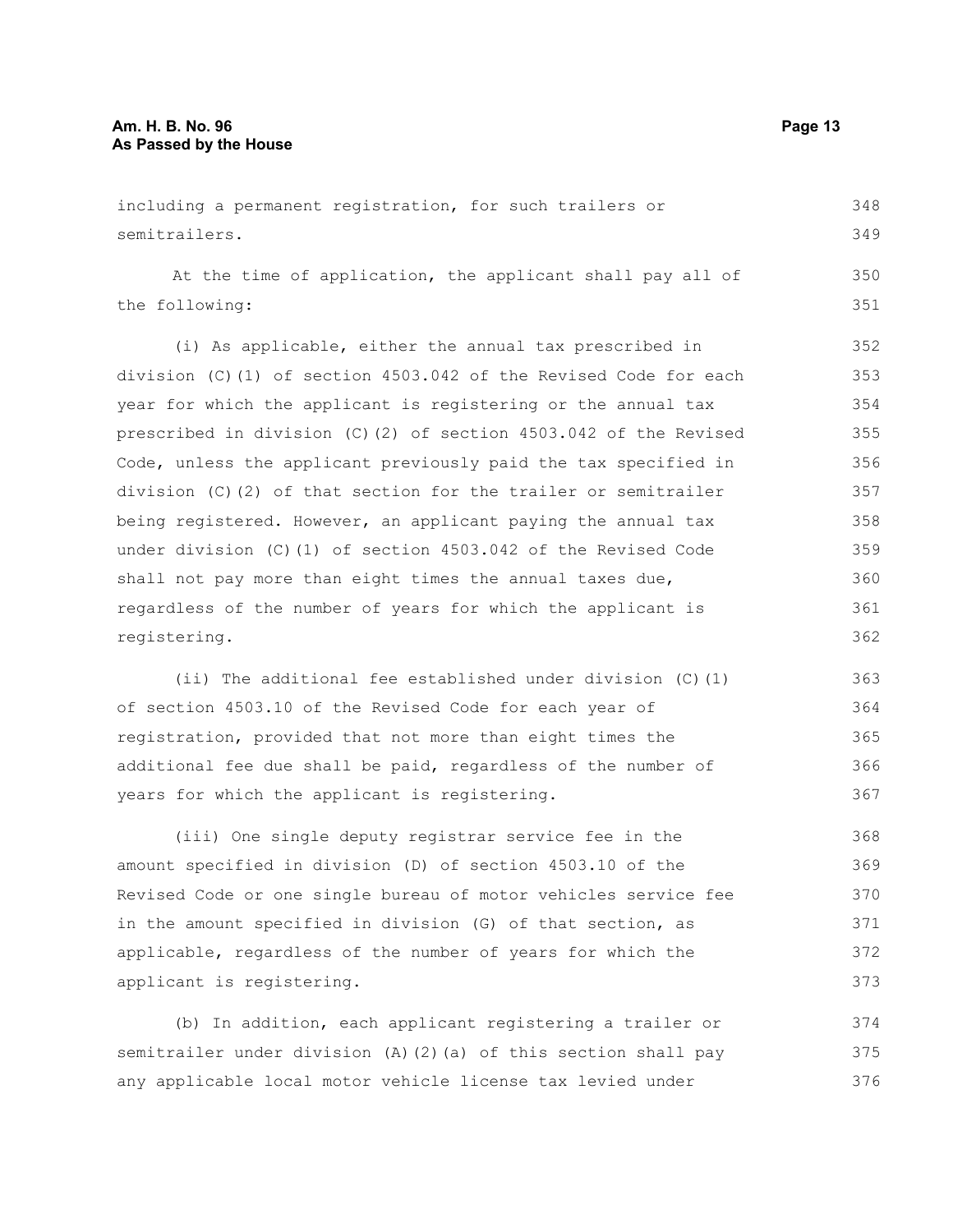Chapter 4504. of the Revised Code for each year for which the applicant is registering, provided that not more than eight times any such annual local taxes shall be due upon registration. 377 378 379 380

(c) The period of registration for a trailer or semitrailer registered under division (A)(2)(a) of this section is exclusive to the trailer or semitrailer for which that certificate of registration is issued and is not transferable to any other trailer or semitrailer if the registration is a permanent registration. 381 382 383 384 385 386

(3) Except as provided in division (A)(4) of this section, the registrar shall adopt rules to permit any person who owns a motor vehicle to file an application for registration for not more than five succeeding registration years. At the time of application, the person shall pay the annual taxes and fees for each registration year, calculated in accordance with division (C) of section 4503.11 of the Revised Code. A person who is registering a vehicle under division (A)(3) of this section shall pay for each year of registration the additional fee established under division (C)(1), (3), or (4) of section 4503.10 of the Revised Code, as applicable. The person shall also pay the deputy registrar service fee or the bureau of motor vehicles service fee equal to the amount established under section 4503.038 of the Revised Code. 387 388 389 390 391 392 393 394 395 396 397 398 399 400

(4) Division (A)(3) of this section does not apply to a person receiving an apportioned license plate under the international registration plan, or the owner of a commercial car used solely in intrastate commerce, or the owner of a bus as defined in section 4513.50 of the Revised Code. 401 402 403 404 405

(5) A person registering a noncommercial trailer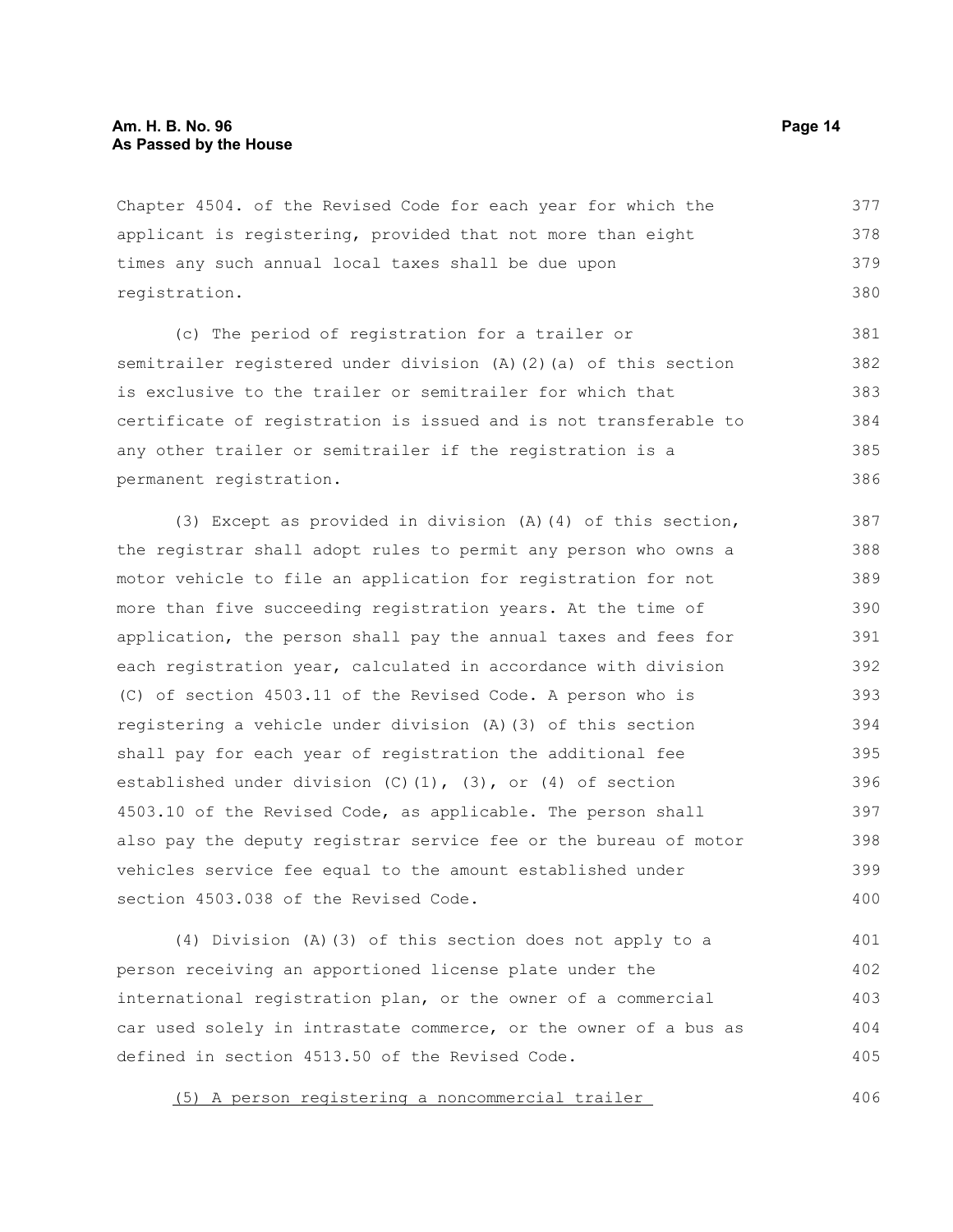| permanently shall register the trailer under section 4503.107 of |     |
|------------------------------------------------------------------|-----|
| the Revised Code.                                                | 408 |
| (B) No person applying for a multi-year registration under       | 409 |
| division (A) of this section is entitled to a refund of any      | 410 |
| taxes or fees paid.                                              | 411 |
| (C) The registrar shall not issue to any applicant who has       | 412 |
| been issued a final, nonappealable order under division (D) of   | 413 |
| this section a multi-year registration or renewal thereof under  | 414 |
| this division or rules adopted under it for any motor vehicle    | 415 |
| that is required to be inspected under section 3704.14 of the    | 416 |
| Revised Code the district of registration of which, as           | 417 |
| determined under section 4503.10 of the Revised Code, is or is   | 418 |
| located in the county named in the order.                        | 419 |
| (D) Upon receipt from the director of environmental              | 420 |
| protection of a notice issued under rules adopted under section  | 421 |
| 3704.14 of the Revised Code indicating that an owner of a motor  | 422 |
| vehicle that is required to be inspected under that section who  | 423 |
| obtained a multi-year registration for the vehicle under         | 424 |
| division (A) of this section or rules adopted under that         | 425 |
| division has not obtained a required inspection certificate for  | 426 |
| the vehicle, the registrar in accordance with Chapter 119. of    | 427 |
| the Revised Code shall issue an order to the owner impounding    | 428 |
| the certificate of registration and identification license       | 429 |
| plates for the vehicle. The order also shall prohibit the owner  | 430 |
| from obtaining or renewing a multi-year registration for any     | 431 |
| vehicle that is required to be inspected under that section, the | 432 |
| district of registration of which is or is located in the same   | 433 |
| county as the county named in the order during the number of     | 434 |
| years after expiration of the current multi-year registration    | 435 |
| that equals the number of years for which the current multi-year | 436 |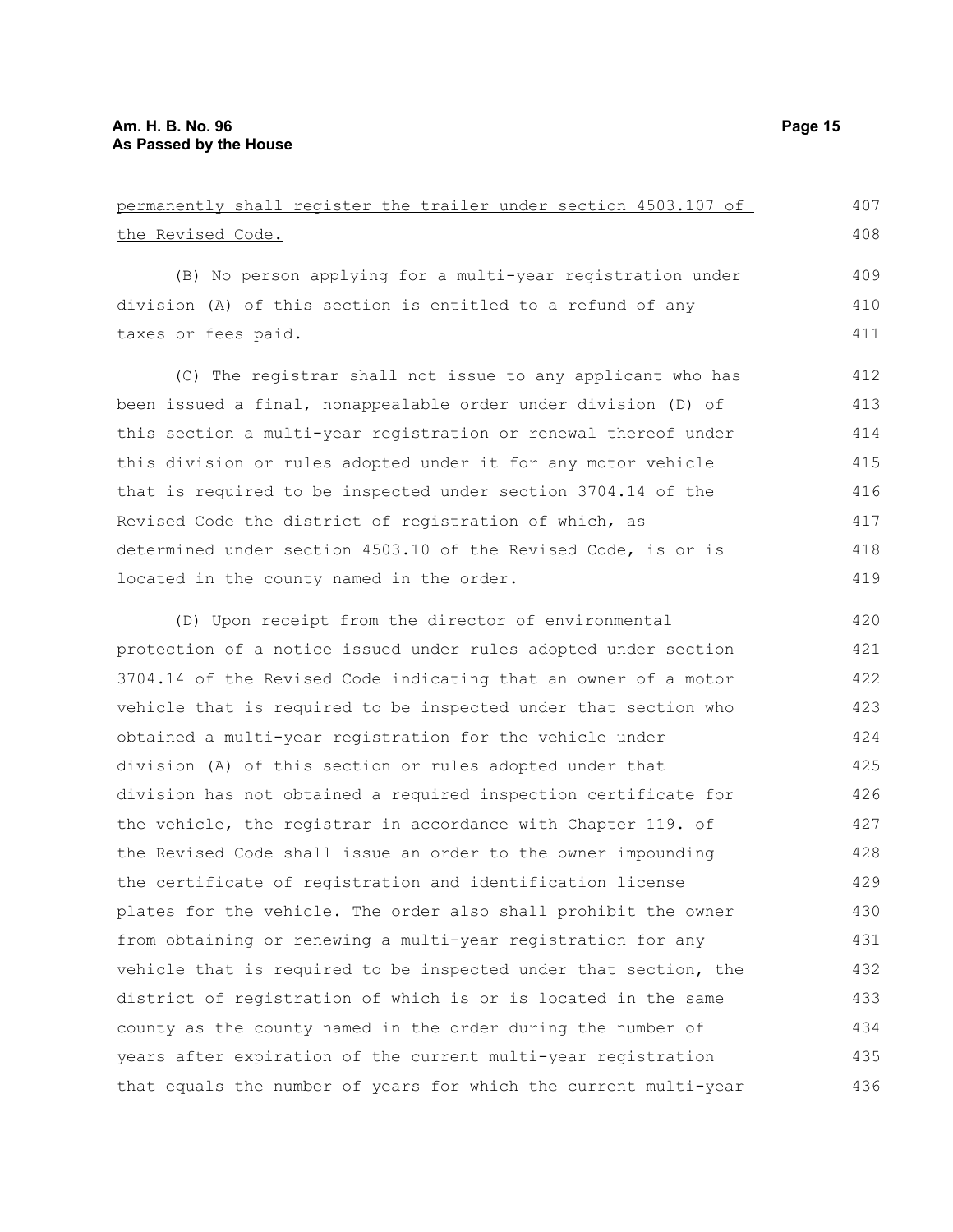registration was issued.

An order issued under this division shall require the owner to surrender to the registrar the certificate of registration and license plates for the vehicle named in the order within five days after its issuance. If the owner fails to do so within that time, the registrar shall certify that fact to the county sheriff or local police officials who shall recover the certificate of registration and license plates for the vehicle. 438 439 440 441 442 443 444 445

(E) Upon the occurrence of either of the following circumstances, the registrar in accordance with Chapter 119. of the Revised Code shall issue to the owner a modified order rescinding the provisions of the order issued under division (D) of this section impounding the certificate of registration and license plates for the vehicle named in that original order: 446 447 448 449 450 451

(1) Receipt from the director of environmental protection of a subsequent notice under rules adopted under section 3704.14 of the Revised Code that the owner has obtained the inspection certificate for the vehicle as required under those rules; 452 453 454 455

(2) Presentation to the registrar by the owner of the required inspection certificate for the vehicle. 456 457

(F) The owner of a motor vehicle for which the certificate of registration and license plates have been impounded pursuant to an order issued under division (D) of this section, upon issuance of a modified order under division (E) of this section, may apply to the registrar for their return. A fee of two dollars and fifty cents shall be charged for the return of the certificate of registration and license plates for each vehicle named in the application. 458 459 460 461 462 463 464 465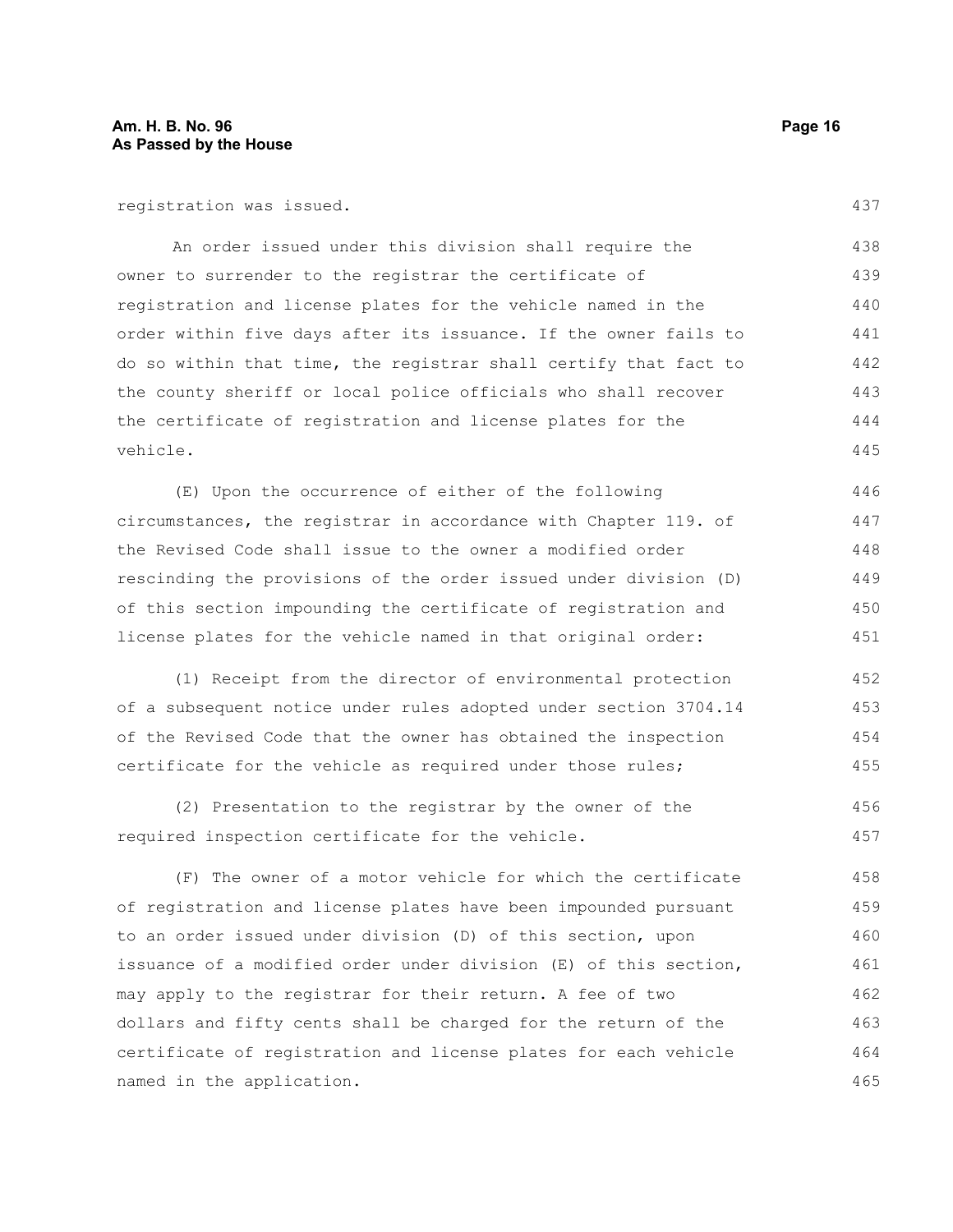| Sec. 4503.107. (A) The registrar of motor vehicles shall         | 466 |
|------------------------------------------------------------------|-----|
| adopt rules to permit any person or lessee who owns or leases a  | 467 |
| noncommercial trailer that is subject to the tax rates           | 468 |
| prescribed in division (E) of section 4503.04 of the Revised     | 469 |
| Code to file a written application for permanent registration of | 470 |
| that noncommercial trailer.                                      | 471 |
| (B) (1) At the time of application, the applicant shall pay      | 472 |
| all of the following:                                            | 473 |
| (a) The equivalent of eight times the standard tax               | 474 |
| established for that noncommercial trailer by division (E) of    | 475 |
| section 4503.04 of the Revised Code;                             | 476 |
| (b) The equivalent of eight times the additional fee             | 477 |
| established by division (C)(1) of section 4503.10 of the Revised | 478 |
| Code;                                                            | 479 |
| (c) A single deputy registrar service fee or a single            | 480 |
| bureau of motor vehicles service fee, as applicable, equal to    | 481 |
| the amount established by section 4503.038 of the Revised Code.  | 482 |
| (2) In addition to any other prescribed tax or fee, if the       | 483 |
| noncommercial trailer registered under this section is subject   | 484 |
| to local motor vehicle taxes under Chapter 4504. of the Revised  | 485 |
| Code, the applicant shall pay the equivalent of eight times any  | 486 |
| applicable local motor vehicle license tax levied under that     | 487 |
| chapter for that noncommercial trailer.                          | 488 |
| (C) Upon submission of a completed application, payment of       | 489 |
| all applicable taxes and fees, and compliance with all other     | 490 |
| applicable laws relating to the registration of motor vehicles,  | 491 |
| the registrar or deputy registrar shall issue the applicant a    | 492 |
| permanent license plate and a validation sticker.                | 493 |
| (D) The permanent registration of a noncommercial trailer        | 494 |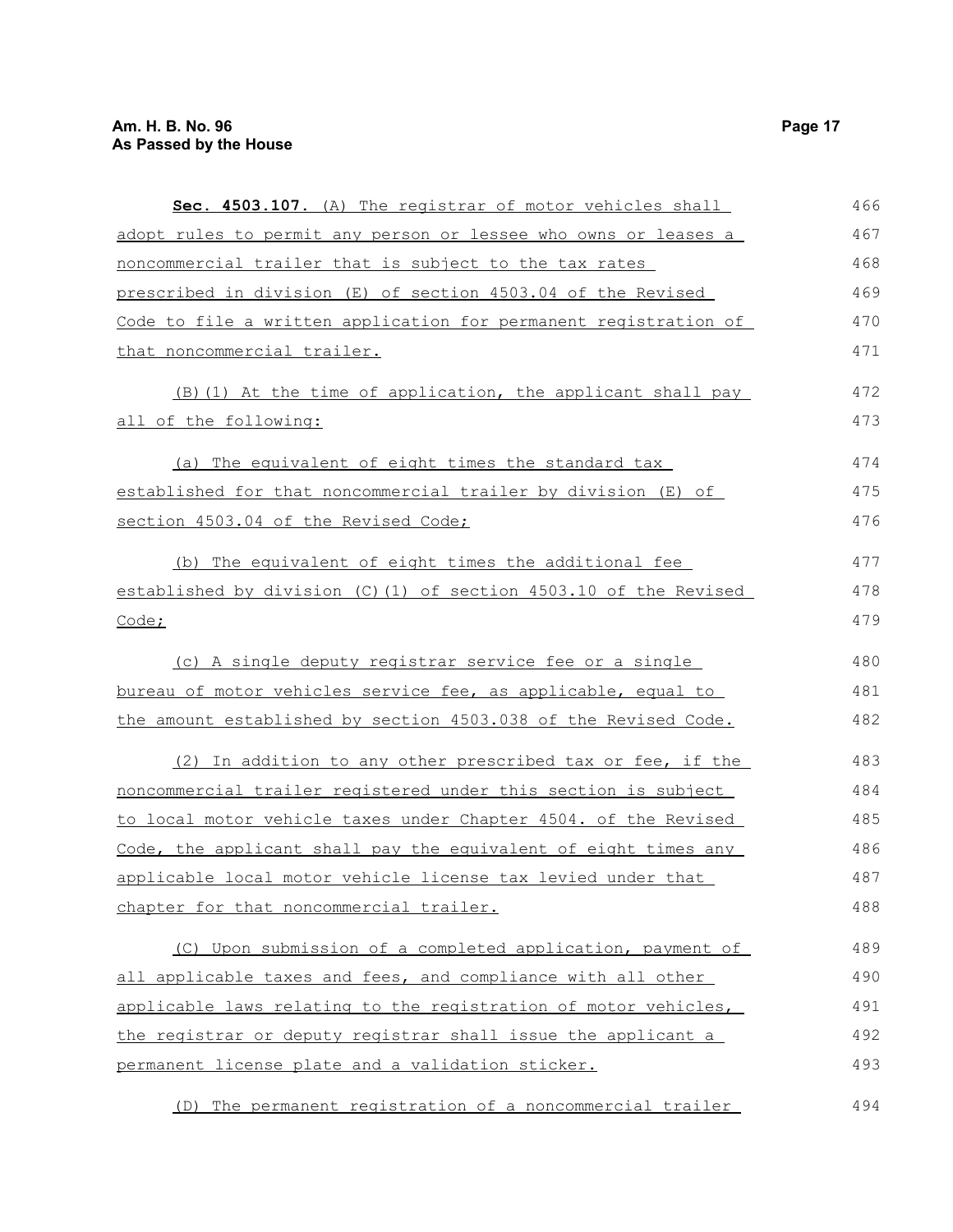under this section is exclusive to the trailer for which that certificate of registration is issued. The registration is not transferable to any other trailer. 495 496 497

(E) No person applying for a permanent registration under this section is entitled to a refund of any taxes or fees paid. 498 499

**Sec. 4503.11.** (A) Except as provided by sections 4503.103, 4503.107, 4503.173, 4503.41, 4503.43, and 4503.46 of the Revised Code, no person who is the owner or chauffeur of a motor vehicle operated or driven upon the public roads or highways shall fail to file annually the application for registration or to pay the tax therefor. 500 501 502 503 504 505

(B) Except as provided by sections 4503.12 and 4503.16 of the Revised Code, the taxes payable on all applications made under sections 4503.10 and 4503.102 of the Revised Code shall be the sum of the tax due under division  $(B)(1)(a)$  or  $(b)$  of this section plus the tax due under division  $(B)$  (2)(a) or (b) of this section:

(1)(a) If the application is made before the second month of the current registration period to which the motor vehicle is assigned as provided in section 4503.101 of the Revised Code, the tax due is the full amount of the tax provided in section 4503.04 of the Revised Code;

(b) If the application is made during or after the second month of the current registration period to which the motor vehicle is assigned as provided in section 4503.101 of the Revised Code, and prior to the beginning of the next such registration period, the amount of the tax provided in section 4503.04 of the Revised Code shall be reduced by one-twelfth of the amount of such tax, rounded upward to the nearest cent, 517 518 519 520 521 522 523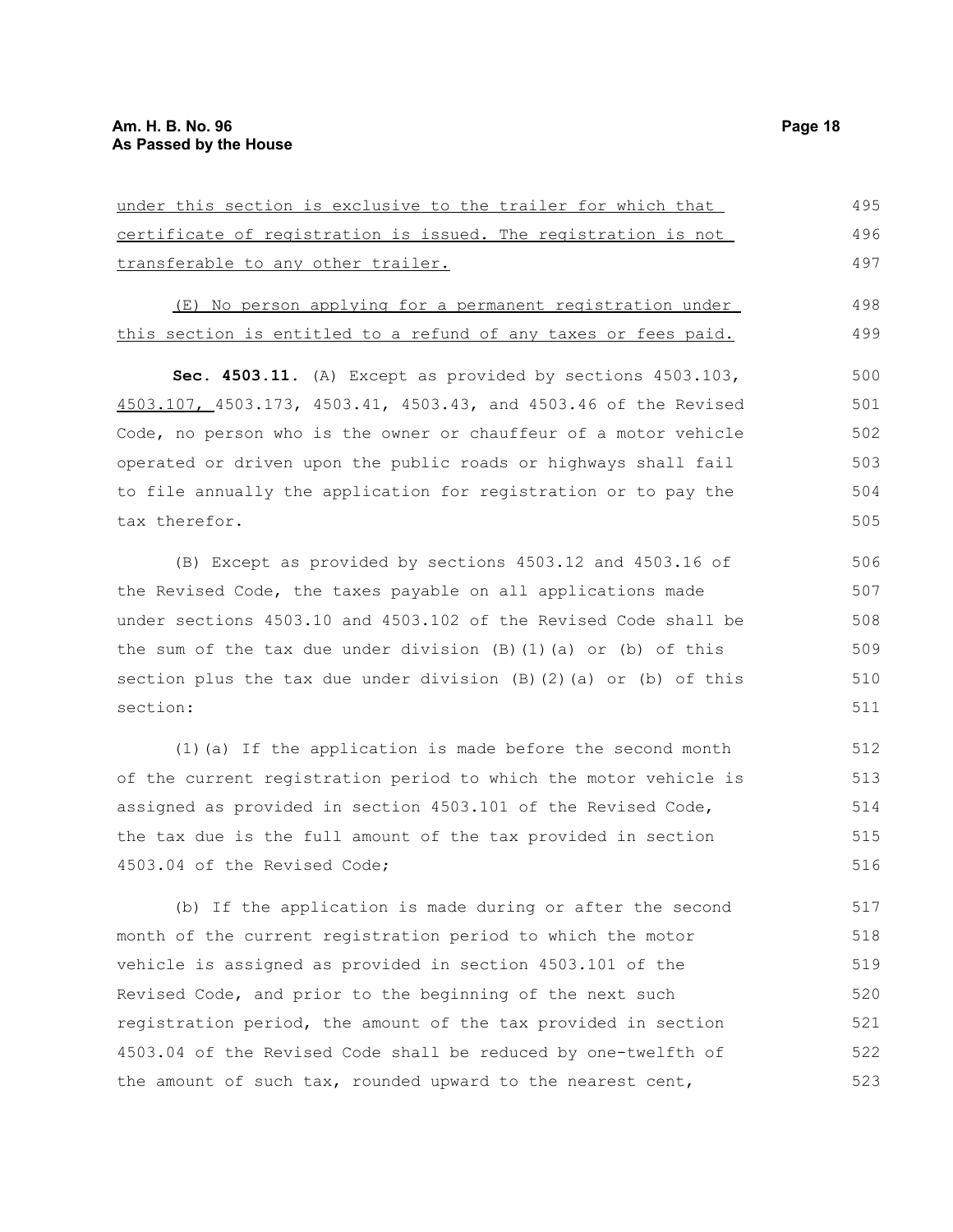multiplied by the number of full months that have elapsed in the current registration period. The resulting amount shall be rounded upward to the next highest dollar and shall be the amount of tax due. 524 525 526 527

(2)(a) If the application is made before the sixth month of the current registration period to which the motor vehicle is assigned as provided in section 4503.101 of the Revised Code, the amount of tax due is the full amount of local motor vehicle license taxes levied under Chapter 4504. of the Revised Code; 528 529 530 531 532

(b) If the application is made during or after the sixth month of the current registration period to which the motor vehicle is assigned as provided in section 4503.101 of the Revised Code and prior to the beginning of the next such registration period, the amount of tax due is one-half of the amount of local motor vehicle license taxes levied under Chapter 4504. of the Revised Code. 533 534 535 536 537 538 539

(C) The taxes payable on all applications made under division (A)(3) of section 4503.103 of the Revised Code shall be the sum of the tax due under division  $(B)$   $(1)$   $(a)$  or  $(b)$  of this section plus the tax due under division (B)(2)(a) or (b) of this section for the first year plus the full amount of the tax provided in section 4503.04 of the Revised Code and the full amount of local motor vehicle license taxes levied under Chapter 4504. of the Revised Code for each succeeding year. 540 541 542 543 544 545 546 547

(D) Whoever violates this section is guilty of a minor misdemeanor.

**Sec. 4503.191.** (A)(1) The identification license plate shall be issued for a multi-year period as determined by the director of public safety, and, except as provided in division 550 551 552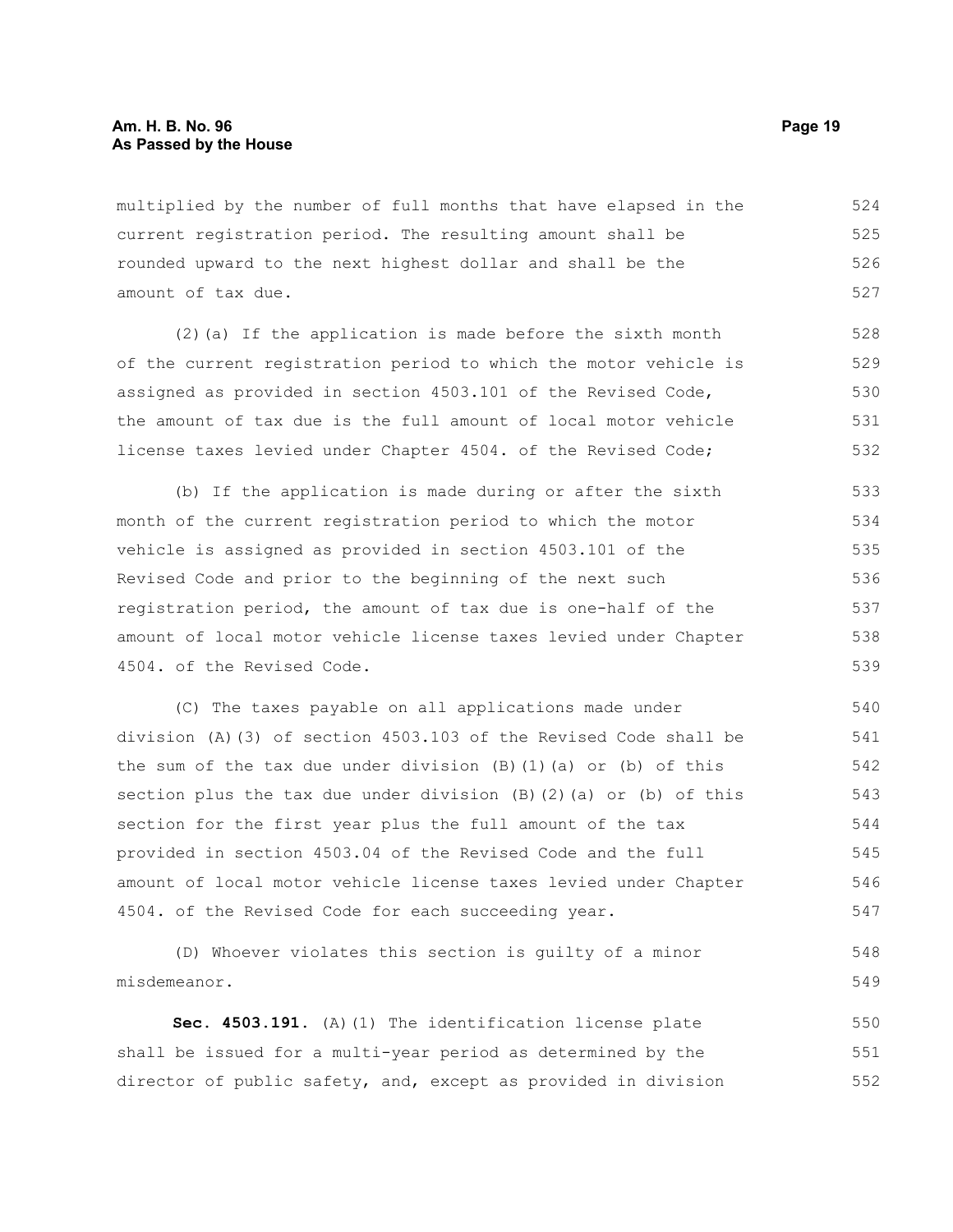#### **Am. H. B. No. 96 Page 20 As Passed by the House**

(A)(3) of this section, shall be accompanied by a validation sticker, to be attached to the license plate. Except as provided in divisions (A)(2) and (3) of this section, the validation sticker shall indicate the expiration of the registration period to which the motor vehicle for which the license plate is issued is assigned, in accordance with rules adopted by the registrar of motor vehicles. During each succeeding year of the multi-year period following the issuance of the plate and validation sticker, upon the filing of an application for registration and the payment of the tax therefor, a validation sticker alone shall be issued. The validation stickers required under this section shall be of different colors or shades each year, the new colors or shades to be selected by the director. 553 554 555 556 557 558 559 560 561 562 563 564 565

(2)(a) The director shall develop a universal validation sticker that may be issued to any owner of five hundred or more passenger vehicles, so that a sticker issued to the owner may be placed on any passenger vehicle in that owner's fleet. Beginning January 1, 2019, the universal validation sticker shall not have an expiration date on it and shall not need replaced at the time of registration, except in the event of the loss, mutilation, or destruction of the validation sticker. The director may establish and charge an additional fee of not more than one dollar per registration to compensate for necessary costs of the universal validation sticker program. The additional fee shall be credited to the public safety - highway purposes fund created in section 4501.06 of the Revised Code. The director shall select the color or shade of the universal validation sticker. 566 567 568 569 570 571 572 573 574 575 576 577 578 579

(b) A validation sticker issued for an all-purpose vehicle that is registered under Chapter 4519. of the Revised Code, for a noncommercial trailer that is permanently registered under section 4503.107 of the Revised Code, or for a trailer or 580 581 582 583